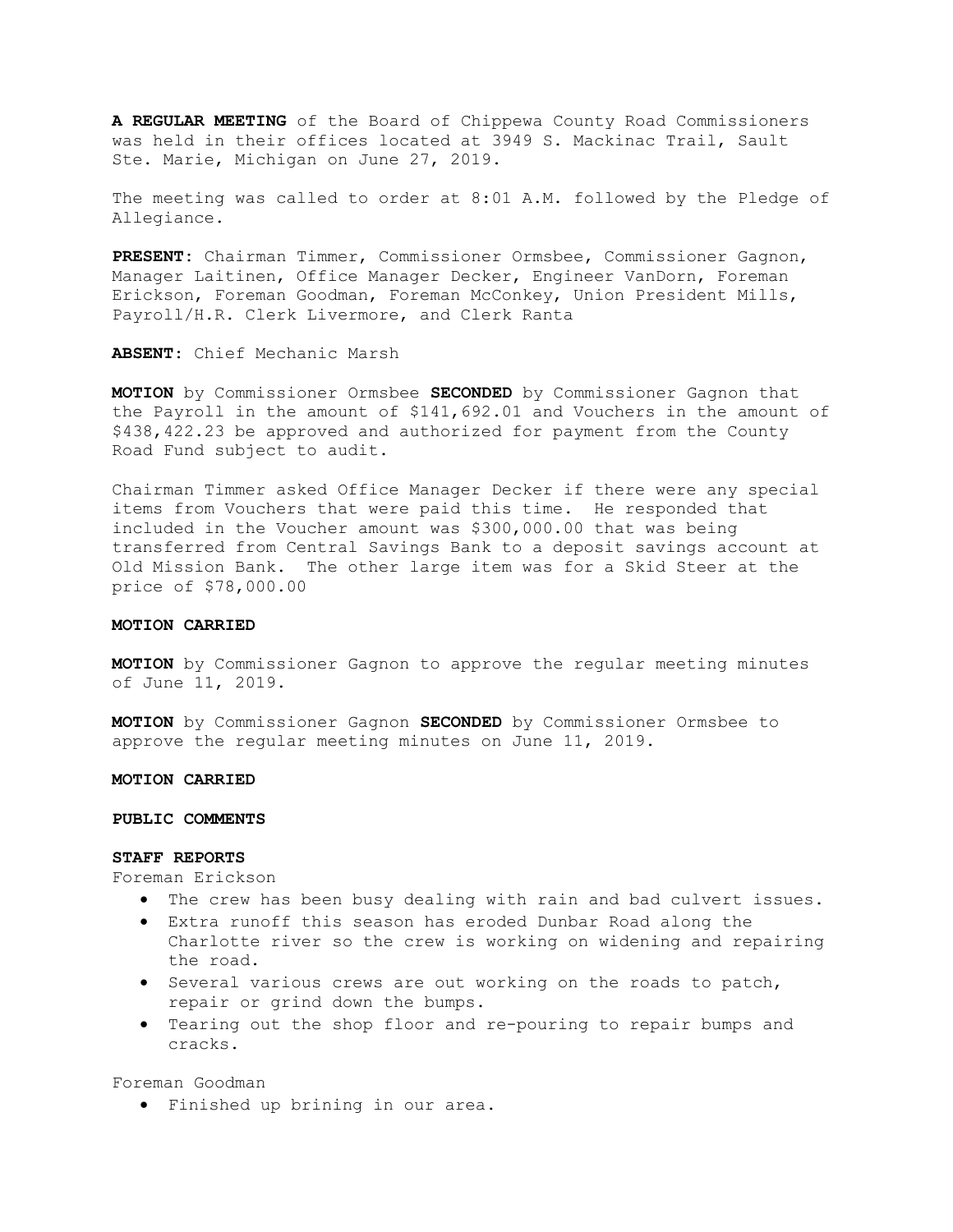- Working in Whitefish Township on the flooded roads.
- Patching up the roads.
- Have been working on 6 different cross pipes.

Foreman McConkey

- It's been a full couple of weeks dealing with rain and beaver issues.
- Started working on 21 Mile Road.
- Plan to work on ditching issues next week.
- Our mechanic is staying busy. He's a great worker and very conscientious.

Office Manager Decker

- Spent time on Tuesday at the Brimley garage, putting them on the new payroll system.
- Discussed taking advantage of propane prices before September 1st and purchasing our own propane tanks versus renting them. Also looking into gas pumps. Contacting vendors and looking at options. Will also look into MiDeal and Sourcewell options as well.

Union President Mills

 Discussed the safety committee. Four members were interested. Will schedule a meeting with Manager Laitinen in the near future.

Payroll/H.R. Clerk Livermore

- Working on quarterly payroll reports.
- Will test electronic deposit with the first pay in July which will be Thursday, July 11, 2019.
- Working on October meeting in the Sault with UP Road Builders' clerks.

Engineer VanDorn

- Received comments on the Gaines Highway Project at the U.P. Road Builder's meeting. Will submit the project by the end of this week and am hoping for an August letting.
- Received word that the Curley Lewis project will have a July  $12<sup>th</sup>$ letting.
- Continuing to work with the Lakeshore Drive project. All wedging is complete and they are starting on paving.
- Bay Mills Tribe will be enforcing the separated path at the Lakeshore Drive project as a non-motorized vehicle path.
- Finished the local paving package. It is a sizable package.
- Federal BUILD grant is due July 15, 2019. Working to complete the application. Discussion ensued.
- The Graymont Community Grant for Trout Lake was denied.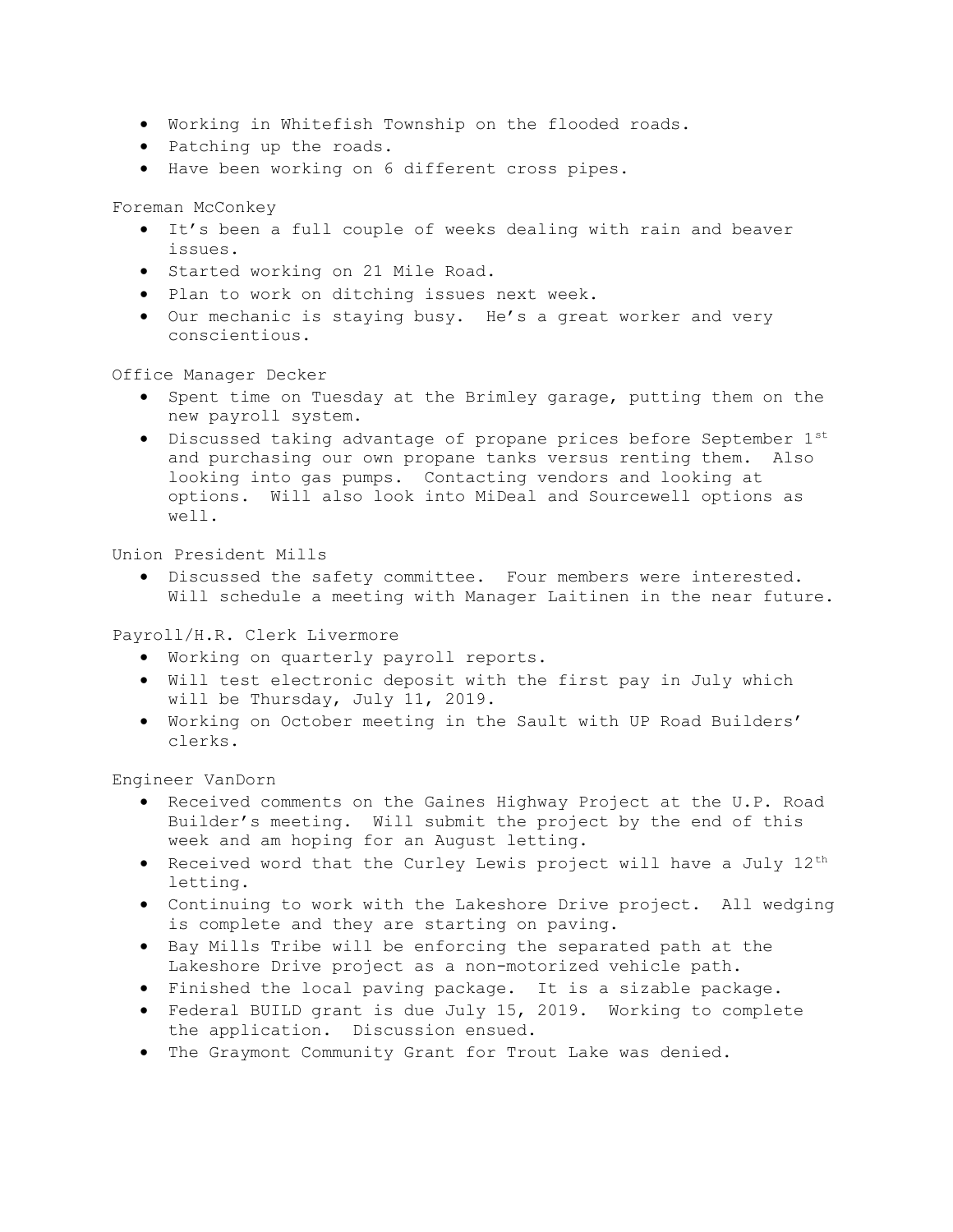# MANAGER'S REPORT

- Currently communicating with elected officials from Washington to our local county levels to gain letters of support for the Build Grant. Discussion ensued.
- Attended and presented at LSSU's Quality of Life Conference this past week. Presentation was related to our Little Rapids Project.
- Working with Cloverland on our wetland preservation site in the Detour area.
- Working on a deal for a new mowing tractor which is mentioned later in the agenda.
- Finished up meeting with Township Supervisors and working on Township Road Agreements.
- Discussed on our completion dates as it relates to our projects such as the Curley Lewis and the late dates of their letting.

# NEW BUSINESS

 Chippewa Township Road Agreement MOTION by Commissioner Gagnon SECONDED by Commissioner Ormsbee to approve the Chippewa Township Road Agreement for improvements to Hungry Hollow Road for a total of \$21,845.00 for said road.

## MOTION CARRIED

 Trout Lake Township Road Agreement MOTION by Commissioner Gagnon SECONDED by Commissioner Ormsbee to approve the Trout Lake Township Road Agreement for improvements to S. Birch St, W. Front St., and W. Main St. for a combined total of \$90,945.00 for said roads.

# MOTION CARRIED

 Approval to Wire Money to OPEB Trust Account and Authorize Chairman Timmer and Manager Laitinen to Sign Request. MOTION by Commissioner Gagnon and SECONDED by Commissioner Ormsbee to approve to Wire Money to OPEB Trust Account and Authorize Chairman Timmer and Manager Laitinen to Sign Request in the amount of \$250,000.00.

### MOTION CARRIED

 Title Sheet for Gaines Highway Reconstruction Project Signature Page MOTION by Commissioner Gagnon and SECONDED by Commissioner Ormsbee to sign the title sheet for the Gaines Highway Reconstruction Project.

# MOTION CARRIED